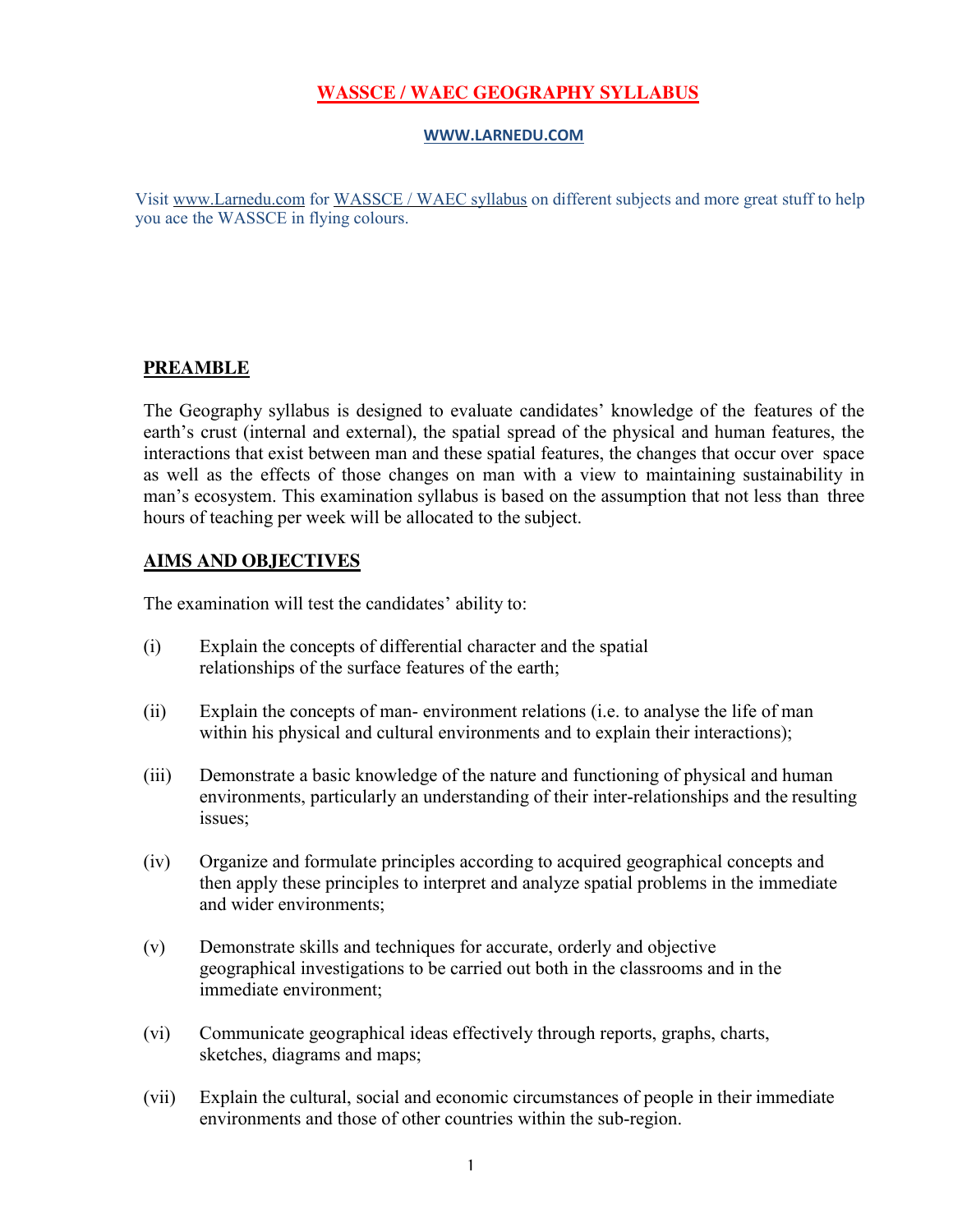# **SCHEME OF EXAMINATION**

There will be three papers, Papers 1, 2 and 3 all of which must be taken. Papers 1 and 2 shall be a composite paper and will be taken at the same sitting.

**PAPER 1:** Will consist of fifty objective questions, all of which should be answered in 1 hour for 50 marks. The questions will be drawn from topics in the syllabus that are common to all the member countries.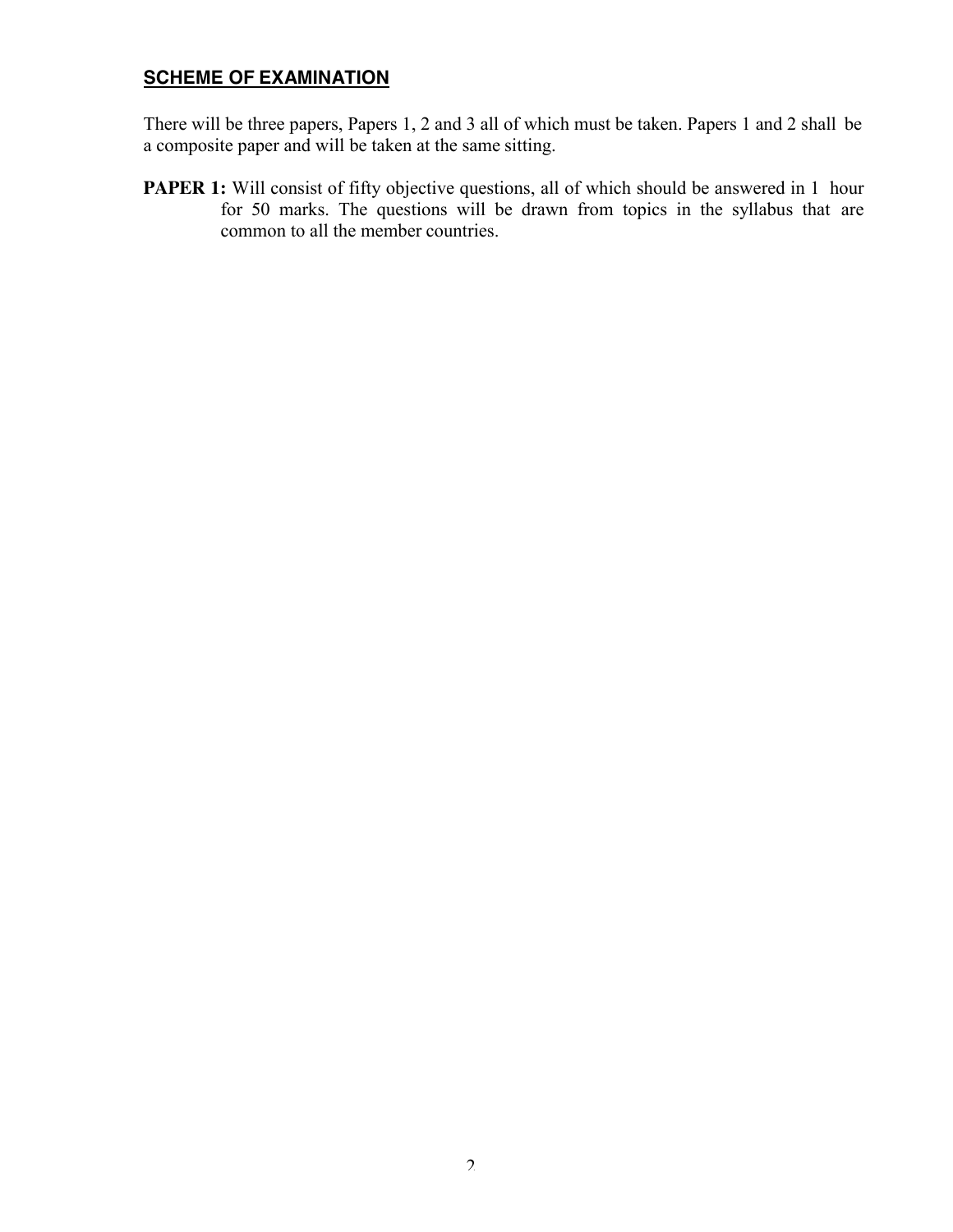**PAPER 2:** It will be made up of two sections, Sections A and B for candidates in Nigeria; and three sections, Sections A, B and C for candidates in Ghana, Liberia, Sierra Leone and The Gambia.

The paper will contain eight essay-type questions out of which candidates will be required to answer four questions in 2 hours for 80 marks. Candidates will choose their as follows:

- **(a)** Candidates in Nigeria will be required to choose two questions from each of Sections A and B.
- **(b)** Candidates in Ghana, Liberia, Sierra Leone and The Gambia will be required to choose at least one question from each of Sections A, B and C.

#### **Section A: Economic and Human Geography**

This will consist of four essay-type Economic and Human Geography questions. Candidates in Nigeria will be required to attempt any two of them while candidates in Ghana, Liberia, Sierra Leone and The Gambia are to attempt at least one of the questions.

#### **Section B: Regional Geography of Candidate's Home Country**

#### **(a) For Candidates in Nigeria**

There will be four essay-type Regional Geography questions based on candidate's home country out of which candidates are expected to answer any two.

**(b) For Candidates in Ghana, Sierra Leone, Liberia and The Gambia** There will be two (2) essay-type Regional Geography questions based on candidates' home country out of which candidates are expected to answer at least one

#### **Section C: Regional Geography of Africa**

There will be two essay-type questions drawn from Africa for candidates in Ghana, Sierra Leone, Liberia and The Gambia out of which candidates are expected to answer at least one. Candidates in Nigeria should not answer questions from this section

#### **PAPER 3: Element of Practical and Physical Geography**

Will consist of eight essay-type questions out of which candidates will be required to answer four of them in 1 hour 50 minutes for 70 marks. Question 1, on map reading and interpretation, will be compulsory for all candidates. Candidates are advised **not** to spend more than 35 minutes on Question 1. Candidates will be expected to bring graduated rulers (both metric and imperial), a complete mathematical set, a piece of string and a silent, non-programmable calculator for the paper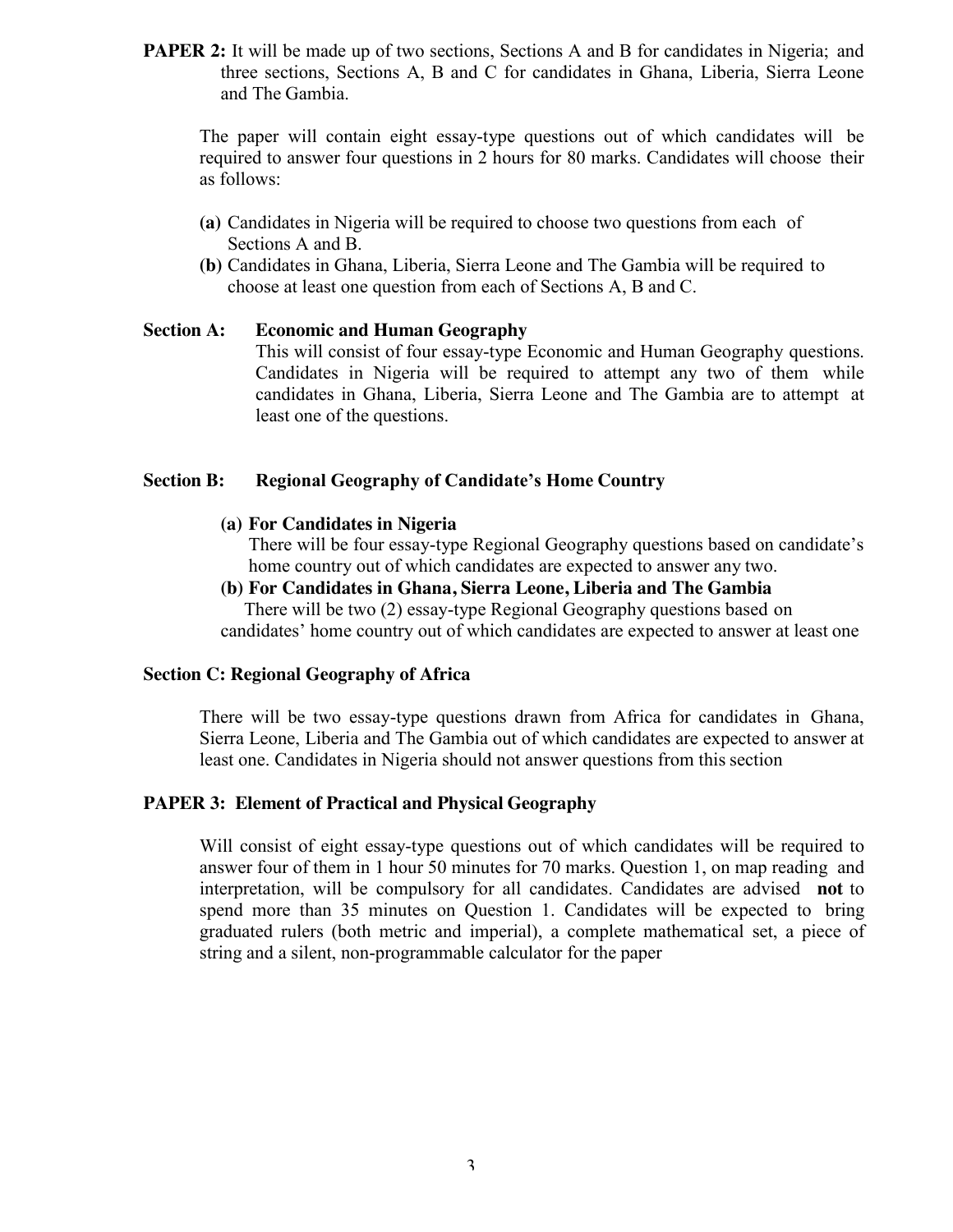# **DETAILED SYLLABUS**

Any topic in the syllabus that is marked with one asterisk (\*) will be for candidates in Ghana, Sierra Leone, Liberia and The Gambia. Topics that are marked with two asterisks (\*\*) will be for candidates in Nigeria only. The topics without asterisk are for all member countries.

| <b>CONTENTS</b>                     | <b>NOTES</b>                                                                                                     |  |
|-------------------------------------|------------------------------------------------------------------------------------------------------------------|--|
| <b>ELEMENTS OF</b>                  |                                                                                                                  |  |
| PRACTICAL AND                       | Maps: meaning, types and uses.                                                                                   |  |
| <b>PHYSICAL</b><br><b>GEOGRAPHY</b> | Map reading and interpretation based on contoured survey                                                         |  |
| Map work                            | maps of parts of West Africa: scale, measurement of                                                              |  |
|                                     | distances, direction and bearing, map reduction and                                                              |  |
|                                     | enlargement, identification of physical features such as spurs,                                                  |  |
|                                     | valleys, etc. and cultural features such as city walls,                                                          |  |
|                                     | settlements, communication routes, etc.; measurement of                                                          |  |
|                                     | gradients, drawing of cross profiles, inter-visibility,                                                          |  |
|                                     | description and explanation of drainage characteristics and                                                      |  |
|                                     | pattern; patterns of communication, settlement and land use.                                                     |  |
|                                     | Definitions of terms, instruments, chain and prismatic                                                           |  |
|                                     | compass, plotting of traverse, avoiding obstacles in the field.                                                  |  |
|                                     |                                                                                                                  |  |
| *Principles of elementary surveying |                                                                                                                  |  |
|                                     | GIS: Basic concepts, components (hardware, software, data,                                                       |  |
| **Geographic Information System     | procedures and experts); sources of data (land surveying,<br>remote sensing, map digitizing, map scanning, field |  |
| (GIS)                               | investigation and tabular data etc); uses (defence, agriculture,                                                 |  |
|                                     | urban development, mapping, surveying, transportation,                                                           |  |
|                                     | census etc), problems (power, personnel, capital etc).                                                           |  |
|                                     |                                                                                                                  |  |
|                                     | Graphical representation of statistical data: Bar graphs, Line                                                   |  |
| Statistical maps and diagrams       | graphs, flow charts, dot maps, proportional circles, density                                                     |  |
|                                     | maps, isopleth maps.                                                                                             |  |
|                                     | The earth as a planet in relation to the sun, latitude and                                                       |  |
| Elements of Physical Geography      | distance, longitude and time, earth's rotation and revolution                                                    |  |
|                                     | and their effects, structure of the earth (internal and external).                                               |  |
|                                     | Ocean basins, salinity, ocean current (causes, types and their                                                   |  |
| *Hydrosphere                        | effects on the temperature of adjacent coastlands), lakes,                                                       |  |
|                                     | rivers, lagoons, water as an environmental resource.                                                             |  |
|                                     |                                                                                                                  |  |
|                                     |                                                                                                                  |  |
|                                     | Types, characteristics, formation and uses.                                                                      |  |
| Rocks<br>(i)                        | Vulcanicity, earthquake, landforms: Mountains, plains, karsts                                                    |  |
|                                     | and coastal landforms (formation, characteristics and                                                            |  |
| Tectonic processes<br>(ii)          | importance).                                                                                                     |  |
|                                     |                                                                                                                  |  |
|                                     | Agencies modifying landforms such as weathering, mass                                                            |  |
|                                     | movement, running water, underground water, wind and                                                             |  |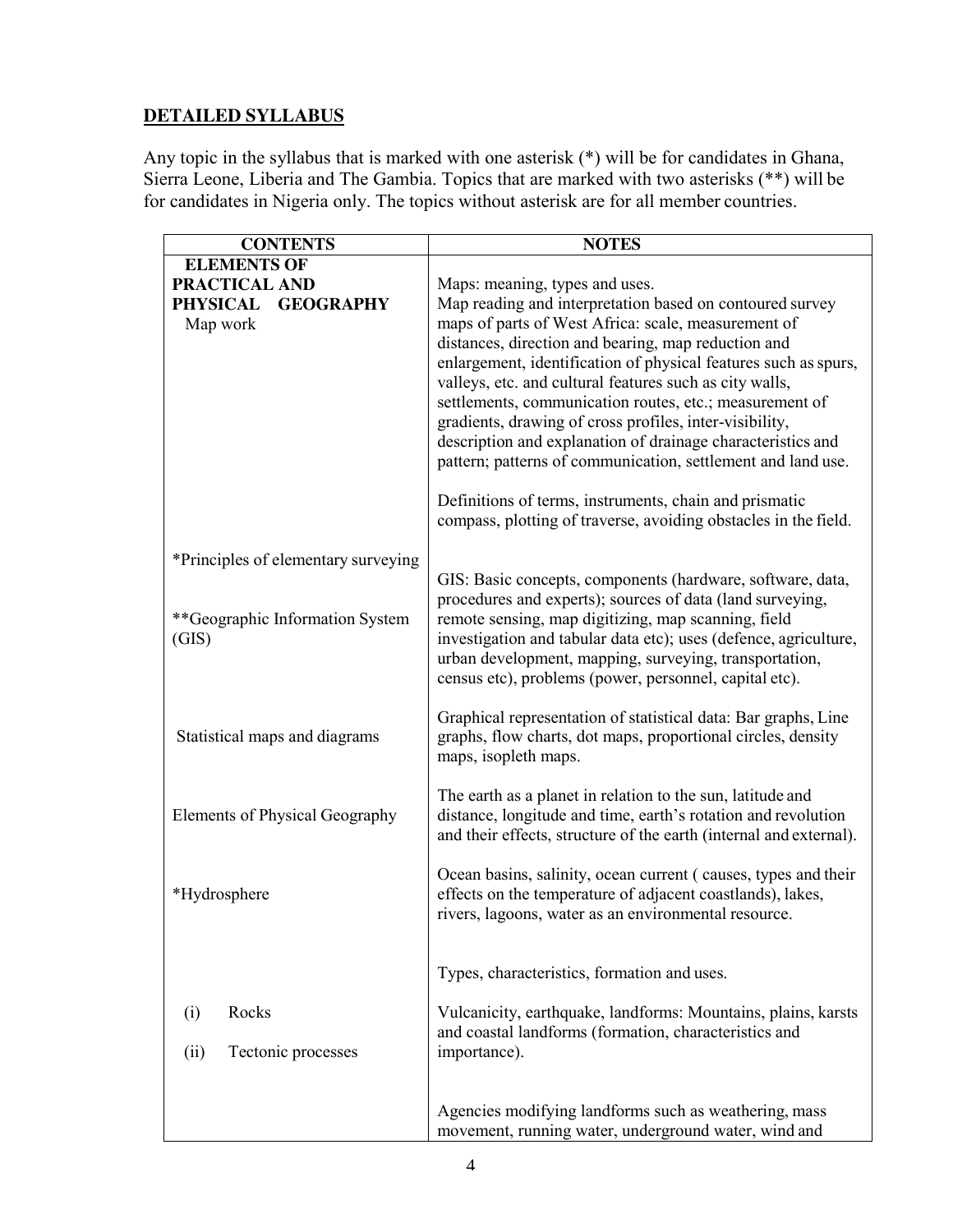| (iii)<br>Denudational processes              | waves.                                                                                                                                                                                                                                                                  |  |
|----------------------------------------------|-------------------------------------------------------------------------------------------------------------------------------------------------------------------------------------------------------------------------------------------------------------------------|--|
| Weather and climate<br>(iv)                  | Simple weather study based on local observation, description<br>of the Stevenson's screen and uses of basic weather<br>instruments e.g. rain gauge, thermometer, barometer, wind<br>vane etc.                                                                           |  |
| Climate<br>(v)<br>(a) Elements               | Rainfall, sunshine, air pressure, wind, humidity, temperature<br>and cloud. Factors affecting climatic elements e.g. altitude,<br>latitude, ocean currents, land and sea breezes, continentality,<br>aspect. Interpretation of climatic charts and data.                |  |
| (b) Classification                           | Major types of climate (Hot climate – Equatorial, Tropical<br>Continental, Desert; Temperate climate – warm and cool).<br>Classification of climate based on Greek and Koppen.                                                                                          |  |
|                                              | Meaning, causes, effects and remedies.                                                                                                                                                                                                                                  |  |
| **<br>(c) Climate change<br>*(vi) Vegetation | Major types (Tropical Rainforest, cool/warm temperate<br>woodland, Tropical Grassland); characteristics, distribution,<br>factors affecting their distribution, plant communities.<br>Vegetation as an environmental resource. Conservation of<br>vegetation resources. |  |
| *(vii)Soil                                   | Definition, local types and characteristics. Factors and<br>processes of soil formation, soil profile, importance to man<br>and the effects of human activities on soil. Soil erosion and<br>conservation.                                                              |  |
| (vii)The environment                         | Meaning, classification (renewable and non renewable)<br>types (vegetation, water, mineral, atmospheric, etc) and the<br>importance of each.                                                                                                                            |  |
| (a) Environmental<br>resources               | Types (soil erosion, drought, desert encroachment, flooding<br>and pollution), causes, effects and prevention of each.                                                                                                                                                  |  |
| (b) Environmental<br>problems/hazards        | Meaning, importance, methods, problems and solutions.                                                                                                                                                                                                                   |  |
| (c) Environmental<br>conservation            |                                                                                                                                                                                                                                                                         |  |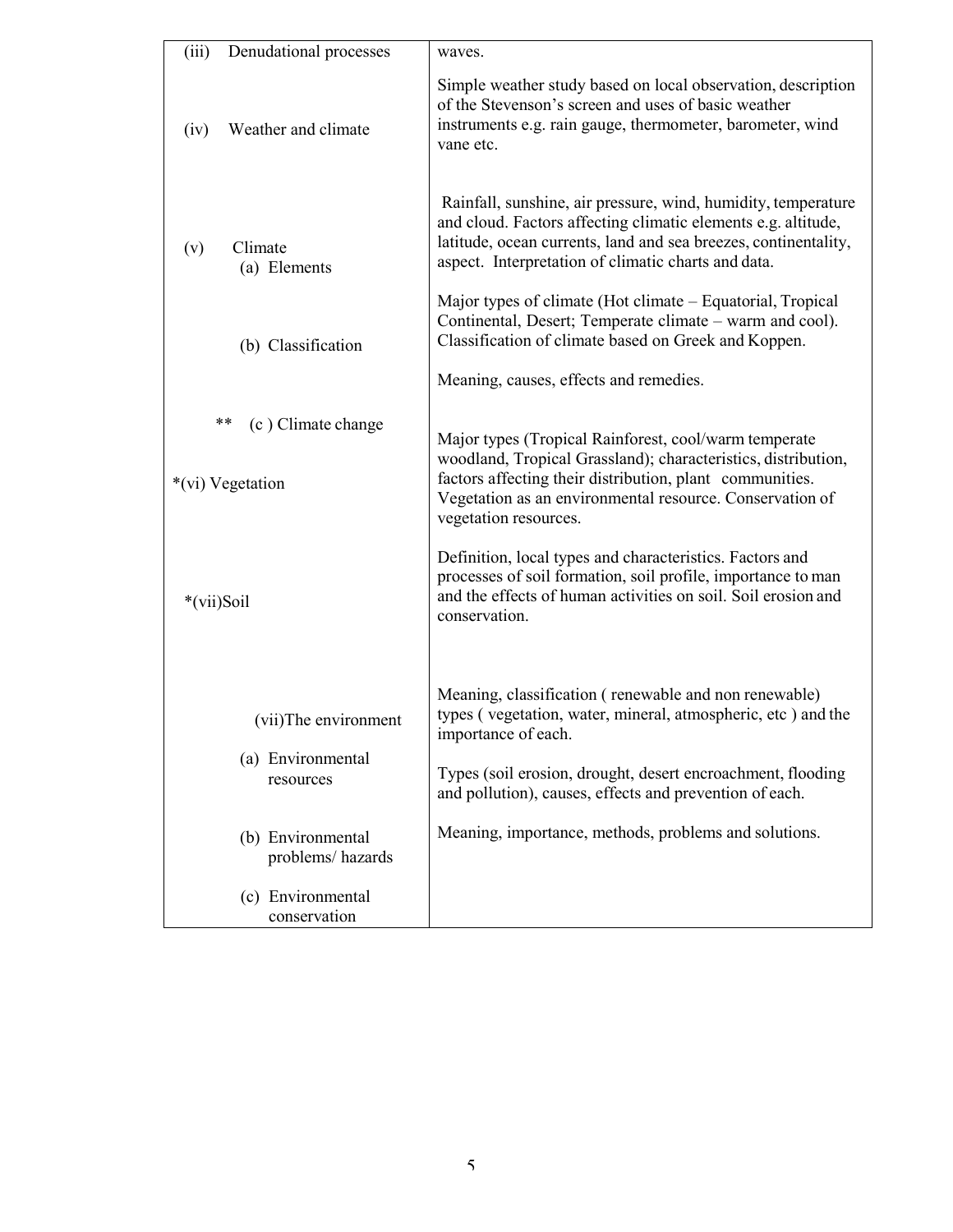|                                               | <b>CONTENTS</b>  | <b>NOTES</b>                                                                                                                                                                                                                                                                                              |
|-----------------------------------------------|------------------|-----------------------------------------------------------------------------------------------------------------------------------------------------------------------------------------------------------------------------------------------------------------------------------------------------------|
| <b>ECONOMIC AND HUMAN</b><br><b>GEOGRAPHY</b> |                  |                                                                                                                                                                                                                                                                                                           |
| (i)                                           | World Population | Factors and patterns of growth, distribution and movement,<br>growth rate problems.                                                                                                                                                                                                                       |
| (ii)                                          | Settlement       | Types (rural and urban); patterns and factors affecting<br>location; growth and size; functions of rural and urban<br>settlements; interaction patterns( urban-rural, rural-urban,<br>urban-urban, rural-rural); migration.                                                                               |
| (iii)                                         | Transportation   | Modes (roads, railways, water, air, pipeline, cables, ropeways<br>etc.) Transportation and economic development (movement<br>of people and commodities, national and international trade,<br>diffusion of ideas and technology, national integration);<br>problems of transportation and their solutions. |
| (iv)                                          | Industry         | Classification (primary, secondary and tertiary); types (heavy<br>and light industry); factors of industrial location;<br>contributions to development; problems/solutions.                                                                                                                               |
| (v)                                           | Trade            | Meaning, types (national and international), reasons for trade,                                                                                                                                                                                                                                           |
| (V1)                                          | Tourism          | importance.<br>Meaning, centres, reasons (leisure, recreation, education etc);<br>importance, problems and solutions.                                                                                                                                                                                     |

# **ASPECTS OF REGIONAL GEOGRAPHY PECULIAR TO MEMBER COUNTRIES**

| <b>CONTENTS</b>                                | <b>NOTES</b>                                                                                                                                                         |  |
|------------------------------------------------|----------------------------------------------------------------------------------------------------------------------------------------------------------------------|--|
| <b>REGIONAL GEOGRAPHY OF</b><br><b>NIGERIA</b> |                                                                                                                                                                      |  |
| (a) Nigeria on broad outline                   | Location, position, size, distance and political divisions.                                                                                                          |  |
| (b) Physical setting                           | Relief, drainage, climate, vegetation<br>Size, distribution, structure, population quality, population<br>movement, population data (sources and problems/solutions) |  |
| (c) Population                                 |                                                                                                                                                                      |  |
| (d) Resources                                  | Mineral (petroleum, gas, coal, tin/columbite, iron ore,<br>limestone)- distribution, methods of extraction, problems and<br>solutions)                               |  |
|                                                | Power (Petroleum, gas, coal HEP, solar energy)                                                                                                                       |  |
|                                                | Water (rivers, lakes, dams, sea, underground water)                                                                                                                  |  |
|                                                | Vegetation (trees, food and cash crops; timber, etc) - forest,<br>savanna, biosphere.                                                                                |  |
| Agriculture<br>(e)                             | Types of agricultural practices, food and cash crops,<br>importance, problems and solutions.                                                                         |  |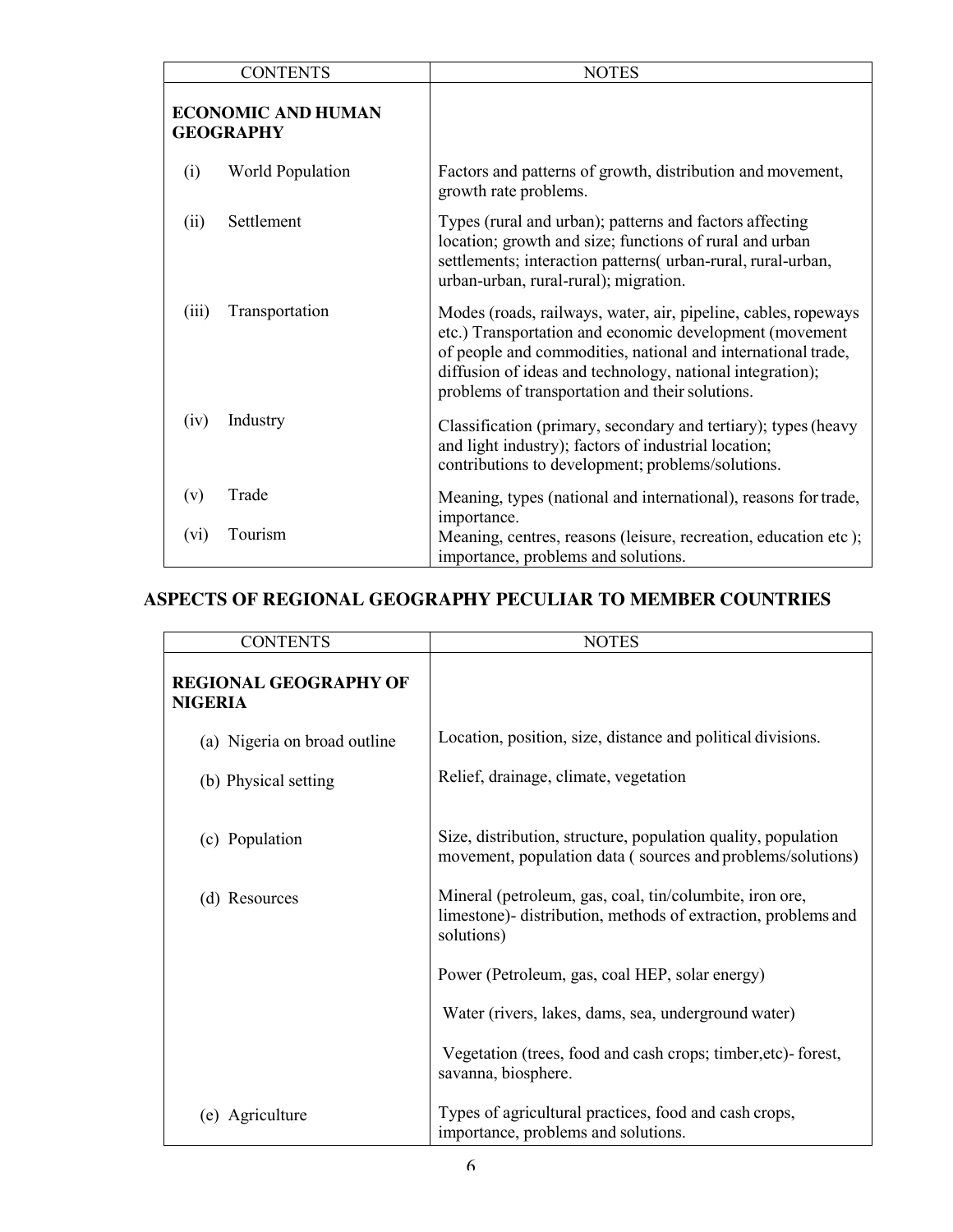| (f) Transportation                                      | Mode, advantages and disadvantages, problems and<br>solutions, influence of transportation on human activities.                                                                                                 |  |
|---------------------------------------------------------|-----------------------------------------------------------------------------------------------------------------------------------------------------------------------------------------------------------------|--|
| (g) Communication                                       | Communication networks, advantages and disadvantages,<br>importance, problems and solutions.                                                                                                                    |  |
| (h) Industry                                            | Definition, types, major industrial zones, factors of location,<br>importance, problems and solutions.                                                                                                          |  |
| (i) Trade                                               | Meaning, types (national and international), stock exchange,<br>capital market, forex, major commercial areas, importance of<br>commercial activities.                                                          |  |
| Tourism<br>(i)                                          | Meaning, centres, reasons for tourism, importance, problems<br>and solutions.                                                                                                                                   |  |
| (k) Issues on development and<br>environmental concerns | Issues of Development and Environmental Conservation:<br>Rural and regional development, resource management and<br>conservation, environmental pollution e.g. air, water, soil,<br>noise; waste disposal, etc. |  |
| (1) ECOWAS                                              | Meaning, member countries, purposes/mandate,<br>advantages/benefits, disadvantages, problems and solutions.                                                                                                     |  |
| (m) Geo-political issues                                | Geo-political issues-Land reclamation.                                                                                                                                                                          |  |
| REGIONAL GEOGRAPHY OF<br>GHANA                          |                                                                                                                                                                                                                 |  |
| (a) Ghana on broad outline                              | Location, position, size, distance and political divisions.                                                                                                                                                     |  |
| (b) Physical setting                                    | Physical environment (geology, relief, drainage, climate,<br>vegetation and soils).                                                                                                                             |  |
| (c) Population                                          | Size, growth, distribution and density, age/sex structure:<br>fertility, morbidity and mortality, migration.                                                                                                    |  |
| (d) Settlement                                          | Origin, types (rural and urban), characteristics, hierarchy,<br>land use, urbanization processes, problems and solutions.                                                                                       |  |
| (e) Primary economic activities                         |                                                                                                                                                                                                                 |  |
| Agriculture<br>(i)                                      | Subsistence (intensive and extensive) commercial (vegetable,<br>livestock, dairying, commercial grain), plantation, problems<br>and solutions.                                                                  |  |
| (ii) Fishing                                            | Inland and ocean (in-shore/off shore), methods, types of fish,<br>storage and marketing, importance, problems and solutions.                                                                                    |  |
|                                                         | Sources of timber, methods of exploitation, types of species                                                                                                                                                    |  |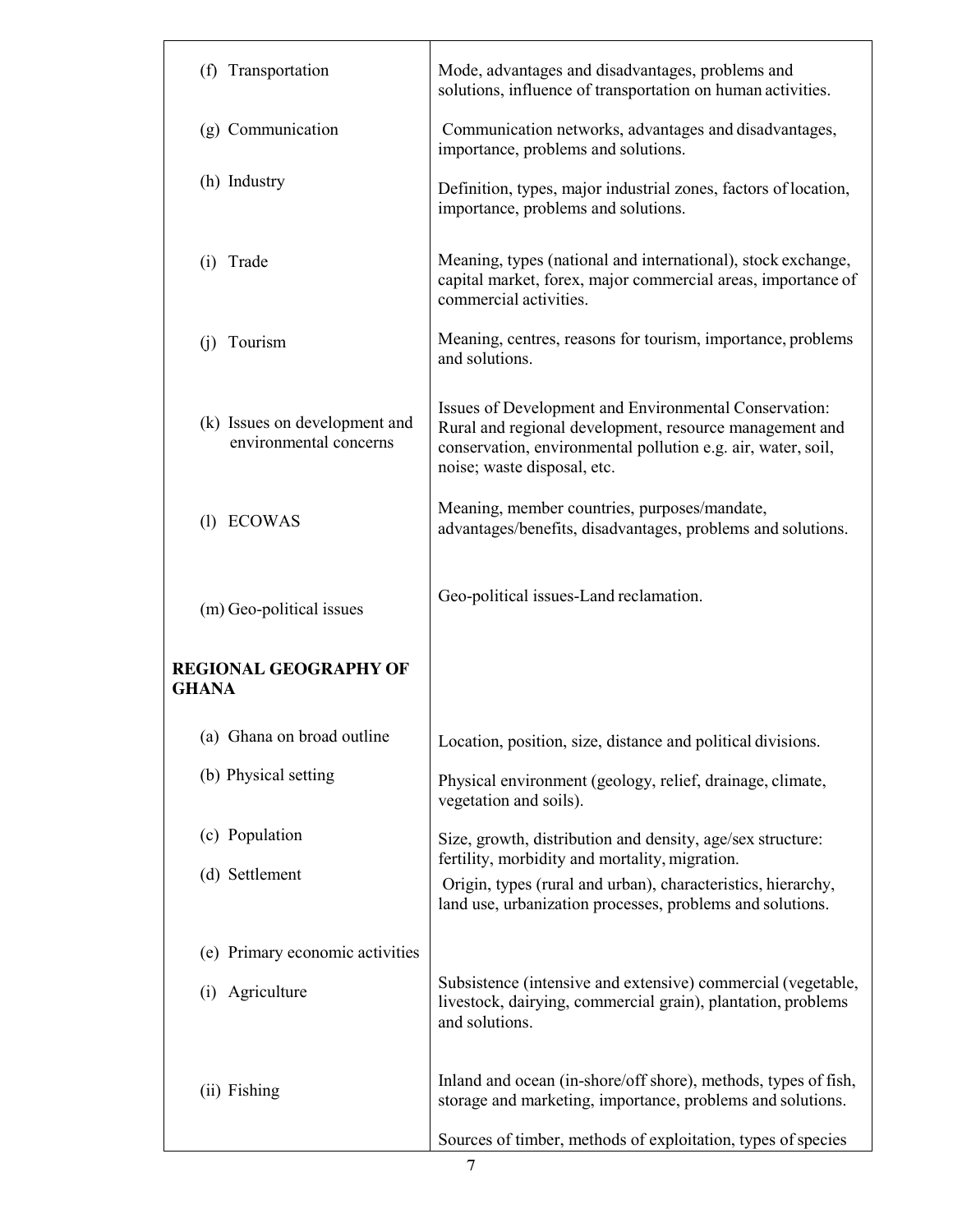| (iii) Lumbering                                               | (for internal use and for export), problems and solutions,                                                                                                                                                                                  |  |
|---------------------------------------------------------------|---------------------------------------------------------------------------------------------------------------------------------------------------------------------------------------------------------------------------------------------|--|
|                                                               | conservation.                                                                                                                                                                                                                               |  |
| (iv) Mining                                                   | Types, distribution of minerals, methods of extraction,<br>importance, problems and solutions.                                                                                                                                              |  |
| (f) Manufacturing                                             | Types of manufacturing industries, distribution, factors<br>influencing location of industries, problems of<br>industrialization.                                                                                                           |  |
| (g) Trade and commerce                                        | Services, transport and communication, recreation and<br>tourism, administration.                                                                                                                                                           |  |
| (h) Tourism                                                   | Meaning, centres, reasons for tourism, importance, problems<br>and solutions.                                                                                                                                                               |  |
| Energy and power<br>(1)                                       | Water (Akosombo and Kpong Hydro-electric Power projects<br>- benefits and side effects), fuel wood and charcoal,<br>petroleum and natural gas (Saltpond), solar, wave and wind<br>energies (Donkokrom and Kokrobite), Biogas e.g. cow dung. |  |
| Issues on development<br>(i)<br>and environmental<br>concerns | Issues of Development and Environmental Conservation:<br>Rural and regional development, resource management and<br>conservation, environmental pollution e.g. air, water, soil,<br>noise; waste disposal etc.                              |  |
|                                                               |                                                                                                                                                                                                                                             |  |
| <b>REGIONAL GEOGRAPHY OF</b><br><b>SIERRA LEONE</b>           |                                                                                                                                                                                                                                             |  |
| (a) Sierra Leone on broad<br>outline                          | Size and location, physical environment, people and<br>settlements.                                                                                                                                                                         |  |
| (b) Primary economic activities                               |                                                                                                                                                                                                                                             |  |
| (i)Agriculture                                                | Meaning of agriculture, Subsistence (intensive and extensive)<br>commercial (vegetable, livestock, dairying, commercial grain<br>production), plantation, problems and solutions.                                                           |  |
| (ii) Fishing                                                  | Meaning of fishing, Inland and ocean (in-shore/off shore),<br>methods, types of fish, storage and marketing, importance,<br>problems and solutions.                                                                                         |  |
| (iii) Lumbering                                               | Meaning of lumbering, Sources of timber, methods of<br>exploitation, types of species (for internal use and for export),<br>problems and solutions, conservation.                                                                           |  |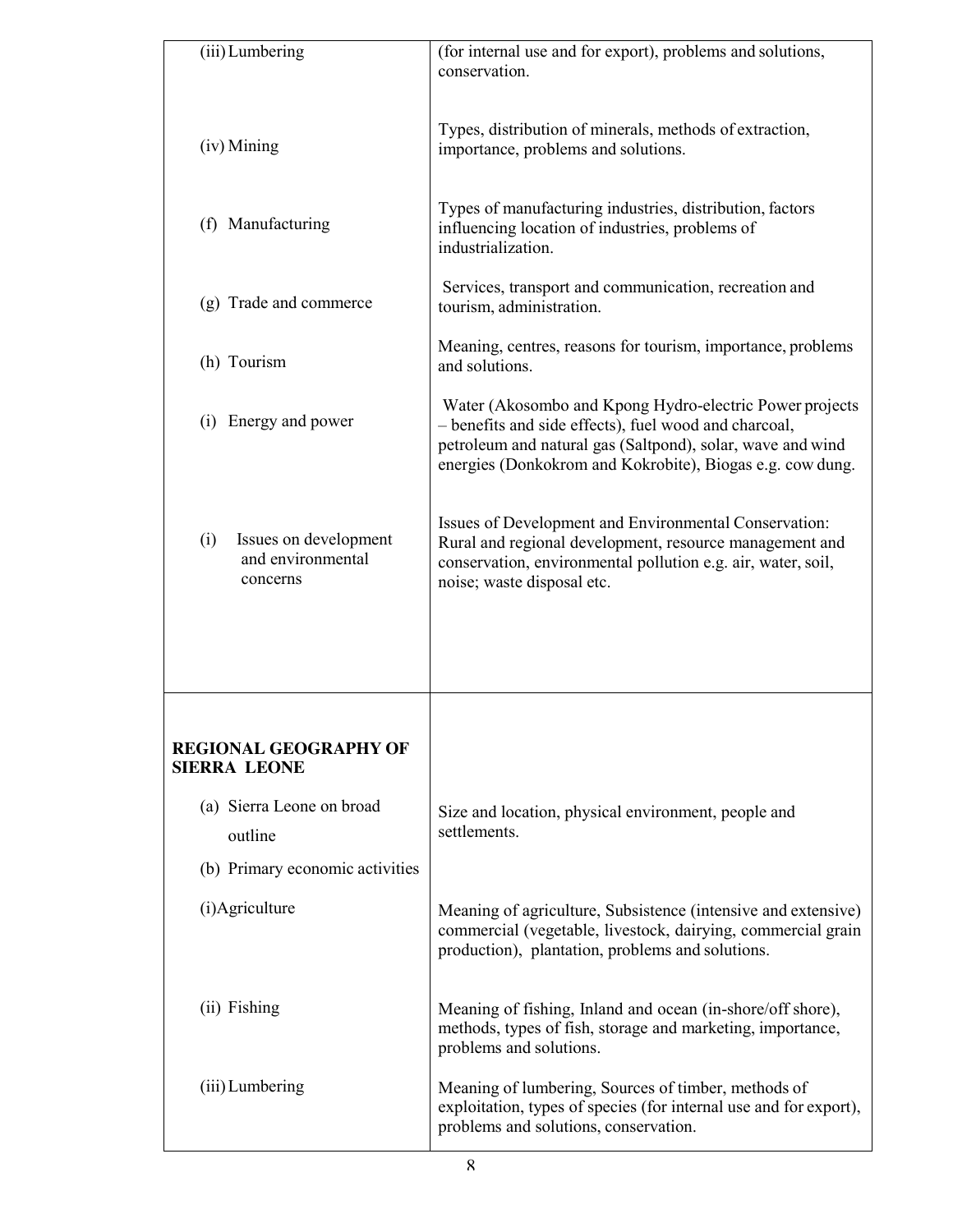| (iv) Mining                                    | Types, distribution of minerals, methods of extraction,<br>problems and solutions.                                                                                                                                      |  |
|------------------------------------------------|-------------------------------------------------------------------------------------------------------------------------------------------------------------------------------------------------------------------------|--|
| (c) Manufacturing                              | Location of industry, types of industries, problems of<br>manufacturing industry, Energy and Power, water, fuelwood<br>and charcoal, biogas (e.g. cow-dung), hydro-electric power<br>projects e.g. Dodo, Guma, Bumbuna. |  |
| (d) Transport and<br>communication             | Road, rail, water, air, the roles of transport and<br>communication to economic development,(internal and<br>external trade, diffusion of ideas and technology), problems<br>of transport and communication, solutions. |  |
| (e) Trade                                      | Major commodities of trade (agricultural, manufactured<br>goods, minerals, etc.), patterns of trade (internal and<br>external), problems of trade.                                                                      |  |
| (f) Population                                 | Size, growth, distribution and migration.                                                                                                                                                                               |  |
| $(g)$ Tourism                                  | Meaning, development of tourism, problems of tourism $\&$<br>solutions, socio-economic effects of tourism. Main tourism<br>areas, factors responsible for its development, economic<br>importance.                      |  |
| <b>REGIONAL GEOGRAPHY OF</b><br><b>LIBERIA</b> |                                                                                                                                                                                                                         |  |
| (a) Liberia on broad outline                   | Location, position, size, distance and political divisions.                                                                                                                                                             |  |
| (b) Physical setting                           | Relief, drainage, climate, vegetation and soil.                                                                                                                                                                         |  |
| (c) Population                                 | Size, distribution, structure, population quality, population<br>movement, population data (sources, problems $\&$ solutions)                                                                                           |  |
| (d) Resources                                  | Mineral, power, water and vegetation resources, importance<br>of resources to development.                                                                                                                              |  |
| (e) Agriculture                                | Types of agricultural practices, food and cash crops,<br>importance, problems and solutions.                                                                                                                            |  |
| Transportation<br>(f)                          | Mode, advantages and disadvantages, problems and<br>solutions, influence of transportation on human activities.                                                                                                         |  |
| (g) Communication                              | Communication networks, advantages and disadvantages,<br>importance, problems & solutions.                                                                                                                              |  |
| (h) Industry                                   | Definition, types, major industrial zones, factors of location,<br>importance, problems and solutions, importance.                                                                                                      |  |
|                                                | Meaning, types (national and international), forex, major                                                                                                                                                               |  |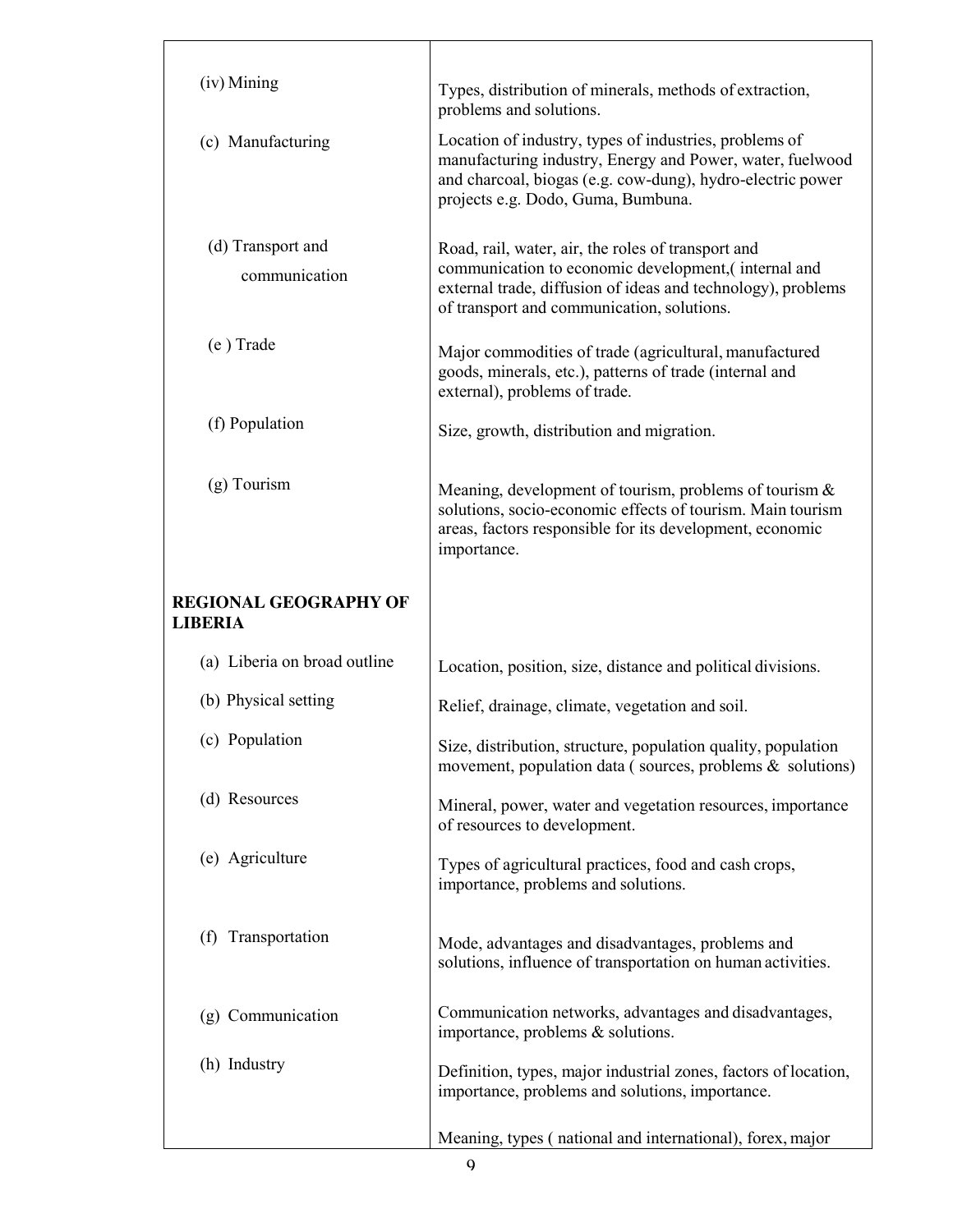|          | (i) Trade                                               | commercial areas, importance of commercial activities.                                                                                                                                                         |  |
|----------|---------------------------------------------------------|----------------------------------------------------------------------------------------------------------------------------------------------------------------------------------------------------------------|--|
|          | (j) Tourism                                             | Meaning, centres, reasons for tourism, importance, problems<br>and solutions.                                                                                                                                  |  |
|          | $(k)$ Fishing                                           | Meaning of fishing, Inland and ocean (in-shore/off shore),<br>methods, types of fish, storage and marketing, importance,<br>problems and solutions.                                                            |  |
|          | (l) Mining                                              | Types, distribution of minerals, methods of extraction,<br>problems and solutions.                                                                                                                             |  |
|          | REGIONAL GEOGRAPHY OF<br>SENEGAMBIA                     |                                                                                                                                                                                                                |  |
|          | (a) Senegambia on broad<br>outline                      | Location, position, size, distance and political divisions.                                                                                                                                                    |  |
|          | (b) Physical setting                                    | Relief, drainage, climate, vegetation and soil.                                                                                                                                                                |  |
|          | (c) Population                                          | Size, distribution, structure, population quality, population<br>movement, population data (sources, problems & solutions)                                                                                     |  |
|          | (d) Resources                                           | Mineral, power, water and vegetation resources, importance<br>of resources to development.                                                                                                                     |  |
|          | (e) Agriculture                                         | Types of agricultural practices, food and cash crops,<br>importance, problems and solutions.                                                                                                                   |  |
| (f)      | Transportation                                          | Mode, advantages and disadvantages, influence of<br>transportation on human activities, problems and solutions.                                                                                                |  |
|          | (g) Communication                                       | Communication networks, advantages and disadvantages,<br>importance, problems and solutions.                                                                                                                   |  |
|          | (h) Industry                                            | Definition, types, major industrial zones, factors of location,<br>importance, problems and solutions.                                                                                                         |  |
|          | (i) Mining                                              | Types, distribution, methods of extraction, problems and<br>solutions                                                                                                                                          |  |
| $_{(1)}$ | Fishing                                                 | Meaning of fishing, Inland and ocean (in-shore/off shore),<br>methods, types of fish, storage and marketing, problems and<br>solutions.                                                                        |  |
|          | (k) Issues on development and<br>environmental concerns | Issues of Development and Environmental Conservation:<br>Rural and regional development, resource management and<br>conservation, environmental pollution e.g. air, water, soil,<br>noise, waste disposal etc. |  |
| (1)      | Trade                                                   | Meaning, types (national and international), forex, major<br>commercial areas, importance of commercial activities,                                                                                            |  |
|          | (m) Tourism                                             | problems and solutions.<br>Meaning, centres, reasons for tourism, importance, problems                                                                                                                         |  |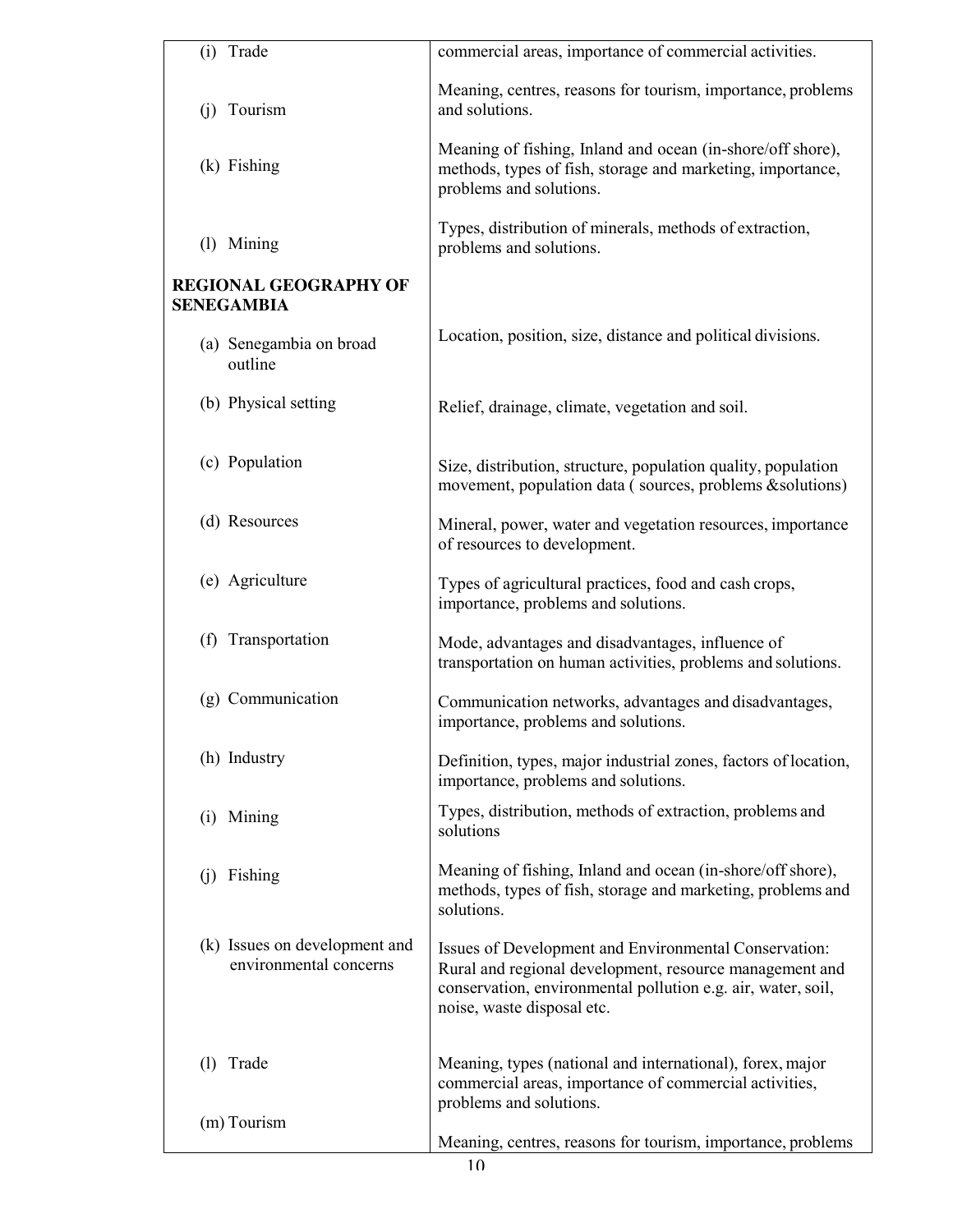|                                                                    | and solutions.                                                                                                                                                                                                                                                                                                                                                                                                         |
|--------------------------------------------------------------------|------------------------------------------------------------------------------------------------------------------------------------------------------------------------------------------------------------------------------------------------------------------------------------------------------------------------------------------------------------------------------------------------------------------------|
|                                                                    |                                                                                                                                                                                                                                                                                                                                                                                                                        |
|                                                                    |                                                                                                                                                                                                                                                                                                                                                                                                                        |
|                                                                    |                                                                                                                                                                                                                                                                                                                                                                                                                        |
| <b>REGIONAL GEOGRAPHY OF</b><br><b>AFRICA</b>                      |                                                                                                                                                                                                                                                                                                                                                                                                                        |
| (a) Africa on broad outline                                        | Location, size, position, political divisions and associated<br>islands, physical features and their economic importance<br>(relief, drainage, climate and vegetation), distribution of<br>minerals.                                                                                                                                                                                                                   |
| (b) Selected topics<br>Irrigation agriculture<br>$\left( i\right)$ | Irrigation agriculture in the Nile Basin and the Niger Basin.                                                                                                                                                                                                                                                                                                                                                          |
| (ii) Plantation agriculture                                        | Plantation agriculture in West and East Africa.                                                                                                                                                                                                                                                                                                                                                                        |
| (iii) Oil production                                               | Oil production in Nigeria, Ghana and Libya.                                                                                                                                                                                                                                                                                                                                                                            |
| (iv) Lumbering                                                     | Lumbering in Equatorial Africa (with particular reference to                                                                                                                                                                                                                                                                                                                                                           |
|                                                                    | Cote d'Ivoire and Zaire).                                                                                                                                                                                                                                                                                                                                                                                              |
| (v) Gold Mining                                                    | Gold mining in South Africa.                                                                                                                                                                                                                                                                                                                                                                                           |
| (vi) Copper mining                                                 | Copper mining in Zambia and Zaire                                                                                                                                                                                                                                                                                                                                                                                      |
|                                                                    |                                                                                                                                                                                                                                                                                                                                                                                                                        |
| (vii)<br>Population                                                | Population distribution in West Africa.                                                                                                                                                                                                                                                                                                                                                                                |
| <b>ECOWAS</b><br>(viii)                                            | Meaning, member countries, purposes/mandate,<br>advantages/benefits, disadvantages, problems and solutions.                                                                                                                                                                                                                                                                                                            |
| <b>FIELD WORK</b>                                                  | Fieldwork on any one of the following topics should be based<br>on local geography of candidate's home country. (This<br>aspect of the syllabus should be examined by schools as part<br>of the continuous assessment and should account for 25% of<br>the total mark allotted to continuous assessment).                                                                                                              |
|                                                                    | (i) Land use (rural or urban):<br>rural – crop farming (e.g. rice, cocoa, etc.)<br>urban crop farming<br>mining (e.g. coal, tin, petroleum etc.), fishing.<br>urban – commercial activities, ports, factories,<br>recreational etc.<br>(ii) Market survey – rural or urban.<br>(iii) Traffic flow – rural or urban.<br>(iv) Patterns of journey to work – rural or urban.<br>(v) Rate of erosion in the locality, etc. |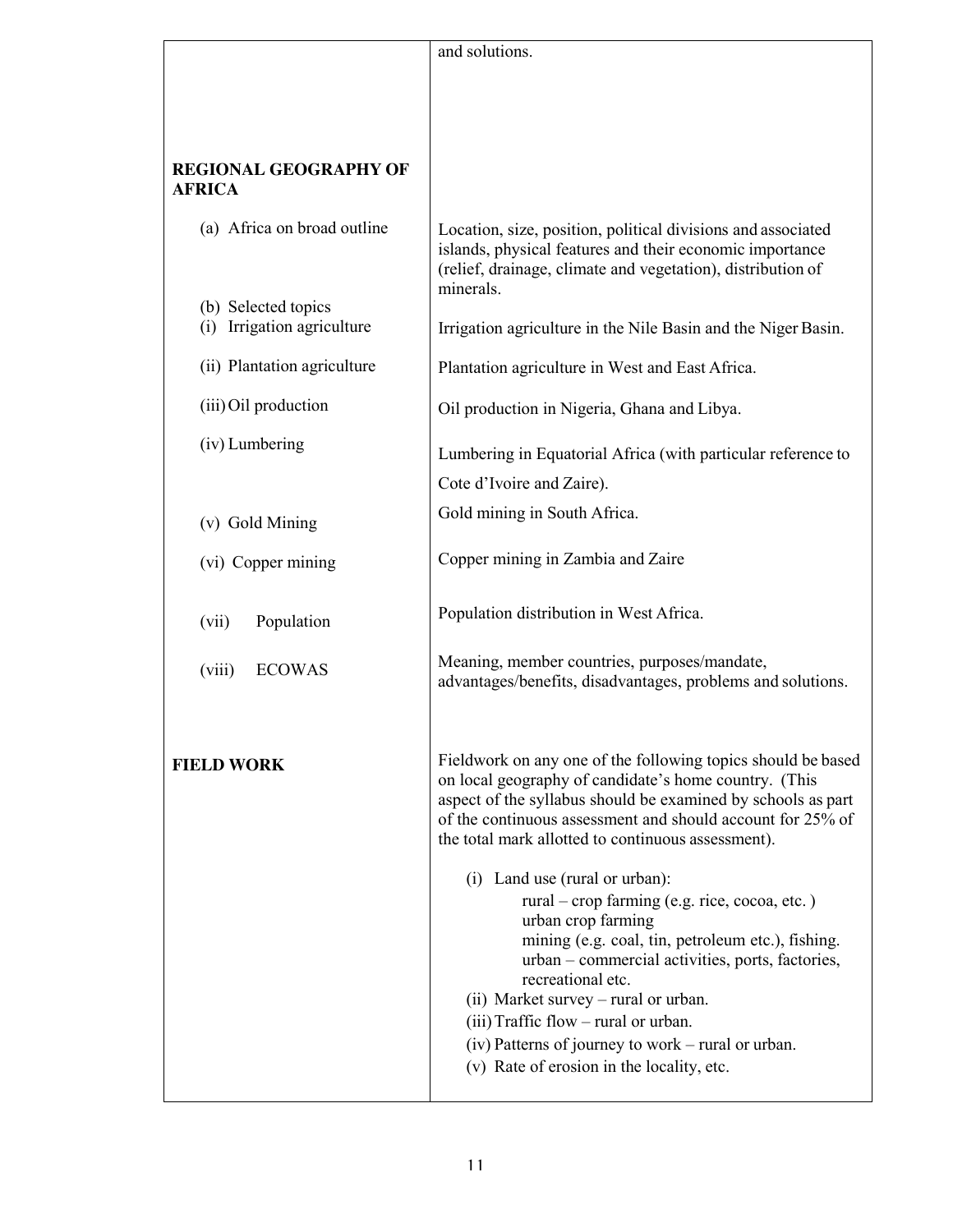# **SUGGESTED READING LIST**

| S/N | <b>AUTHOR</b>                   | <b>TITLE</b>                                                        | <b>PUBLISHER</b>               |
|-----|---------------------------------|---------------------------------------------------------------------|--------------------------------|
| 1.  | R. B. BUNNETT & P.O. OKUNROTIFA | General Geography in Diagram for<br>West Africa.                    | Longman                        |
| 2.  | B. O. AKINDELE & G. C. LEONG    | Certificate Physical and Human<br>Geography (West African Edition). | Oxford                         |
| 3.  | STRAHLER, A. N.                 | Introduction to Physical<br>Geography.                              | Wiley International Ed.        |
| 4.  | MONKHOUSE, F. J.                | Principles of Physical Geography.                                   | University of London           |
| 5.  | UDO, REUBEN K.                  | Comprehensive Geography of<br>Tropical Africa.                      | Longman                        |
| 6.  | UDO, REUBEN K.                  | Geographical Regions of Nigeria.                                    | Longman                        |
| 7.  | N. P. ILOEJE                    | A new Geography of Nigeria (New<br>Edition).                        | Longman                        |
| 8.  | M. A. ABEGUNDE et al            | Senior Secondary Geography Series<br>$(1-3)$                        | Longman                        |
| 9.  | DICKSON K. B. & BENNEH G.       | New Geography of Ghana.                                             | Ghana University Press         |
| 10. | DICKSON & ACHEAMPONG            | Geography for Senior Secondary<br>Schools in Ghana.                 | <b>Ghana Education Service</b> |
| 11. | OBOLI, H.O.N.                   | An outline Geography of West<br>Africa.                             | Harrap & Company               |
| 12. | J. I. CLARKE                    | Sierra Leone in Maps.                                               | Hodder & Stoughton             |
| 13. | <b>GWYN-JONES</b>               | A New Geography of Sierra Leone.                                    | Hodder & Stoughton             |
| 14. | PRITCHARD, J. M.                | Africa.                                                             | Longman Macmillan              |
| 15. | M. DUZE & AFOLABI OJO           | Macmillan Senior School Atlas.                                      | Longman                        |
| 16. | <b>COLLINS</b>                  | New Secondary School Atlas.                                         |                                |
| 17. | <b>PHILIPS</b>                  | World Atlas.                                                        |                                |
|     |                                 | Longman Dictionary of Geography                                     |                                |